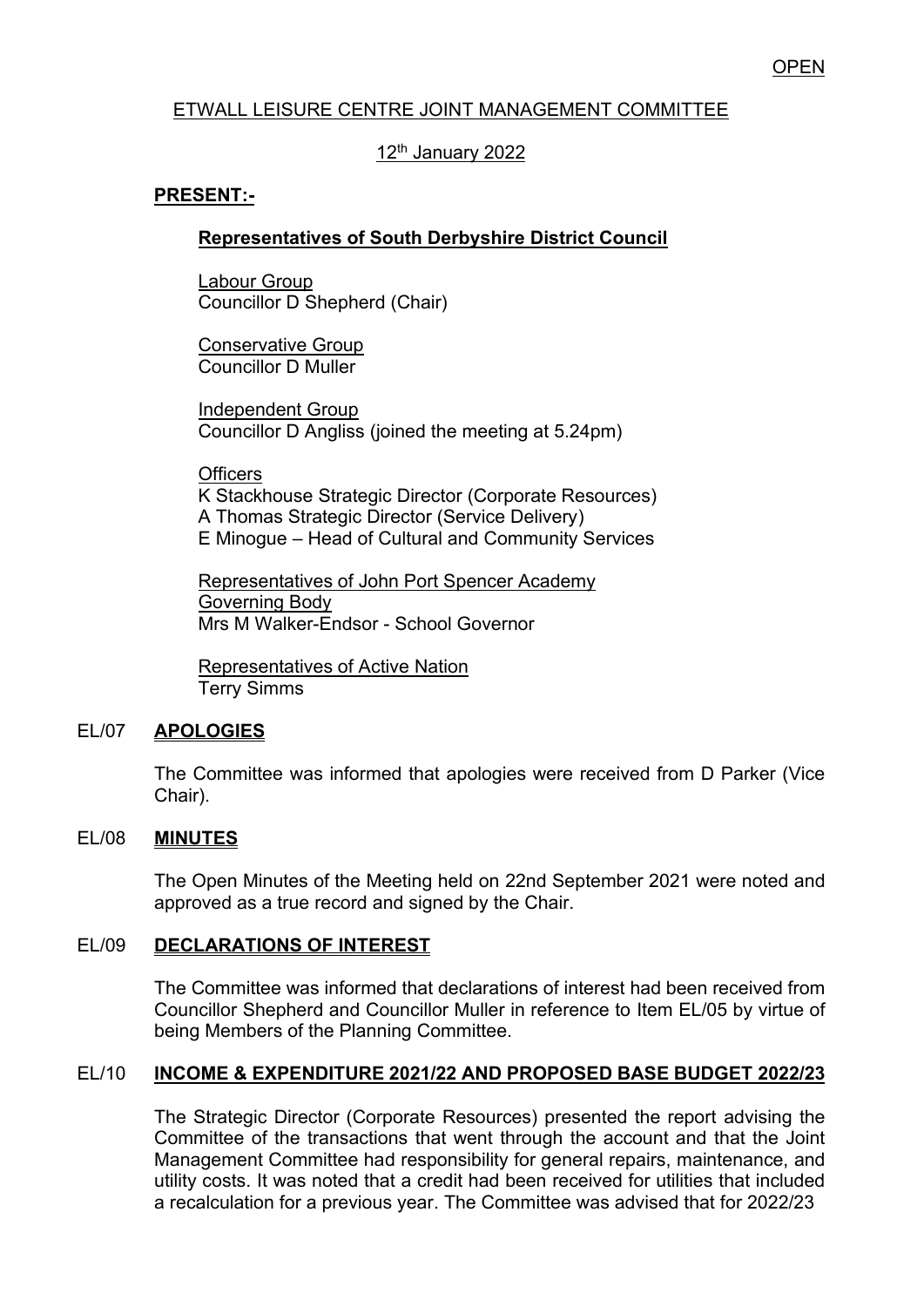the normal base budget was recommended with a utility cost contingency of £10,000.

## *RESOLVED: -*

*That the income and expenditure 2021/22 and the proposed base budget 2022/23 were approved* 

### EL/11 **ETWALL LEISURE CENTRE – S106 FUNDING**

The Head of Cultural and Community Services presented the report informing the Committee of plans for the site including any down time for the squash courts and the toilet project.

Members sought confirmation that the project would take place.

The Head of Cultural and Community Services confirmed that the project would take place and that the funding needed to be committed and drawn down.

Councillor Muller was relieved that the expiry date of the project had not passed and that funding would not have to be returned to the Developers.

## *RESOLVED:-*

## *That the Etwall Leisure Centre S106 Funding was approved*

## EL/12 **ACTIVE NATION PERFORMANCE REPORT**

The Active Nation Representative presented the report informing the Committee of the increased usage of facilities and a good growth in activities. The site was working at 100 percent capacity and was working with Parish Trusts to let out other sports facilities.

The Committee was advised that the new covid virus strain had presented some challenges and that there had been uncertainty around what restrictions would be imposed which had seen a decline in numbers during December but that take up in January had increased. and the adoption of safe practices on site continued.

The Committee was informed about the launch of an on-demand service which allowed members to join activities virtually in their home and that both swimming and outdoor activities had increased to 70% of the pre-Covid activities.

It was noted that challenges exist regarding the operation of safe facilities along with the recruitment of lifeguards and the instability of staffing levels due to covid. The Committee was advised of the appointments of a new Swimming Coordinator, a Maintenance Officer and two Deputy Managers.

The Chair was impressed with the launch of the on-demand service and thanked the representative for a very positive report and raised a query regarding in house training for lifeguards and how the centre recruited their staff.